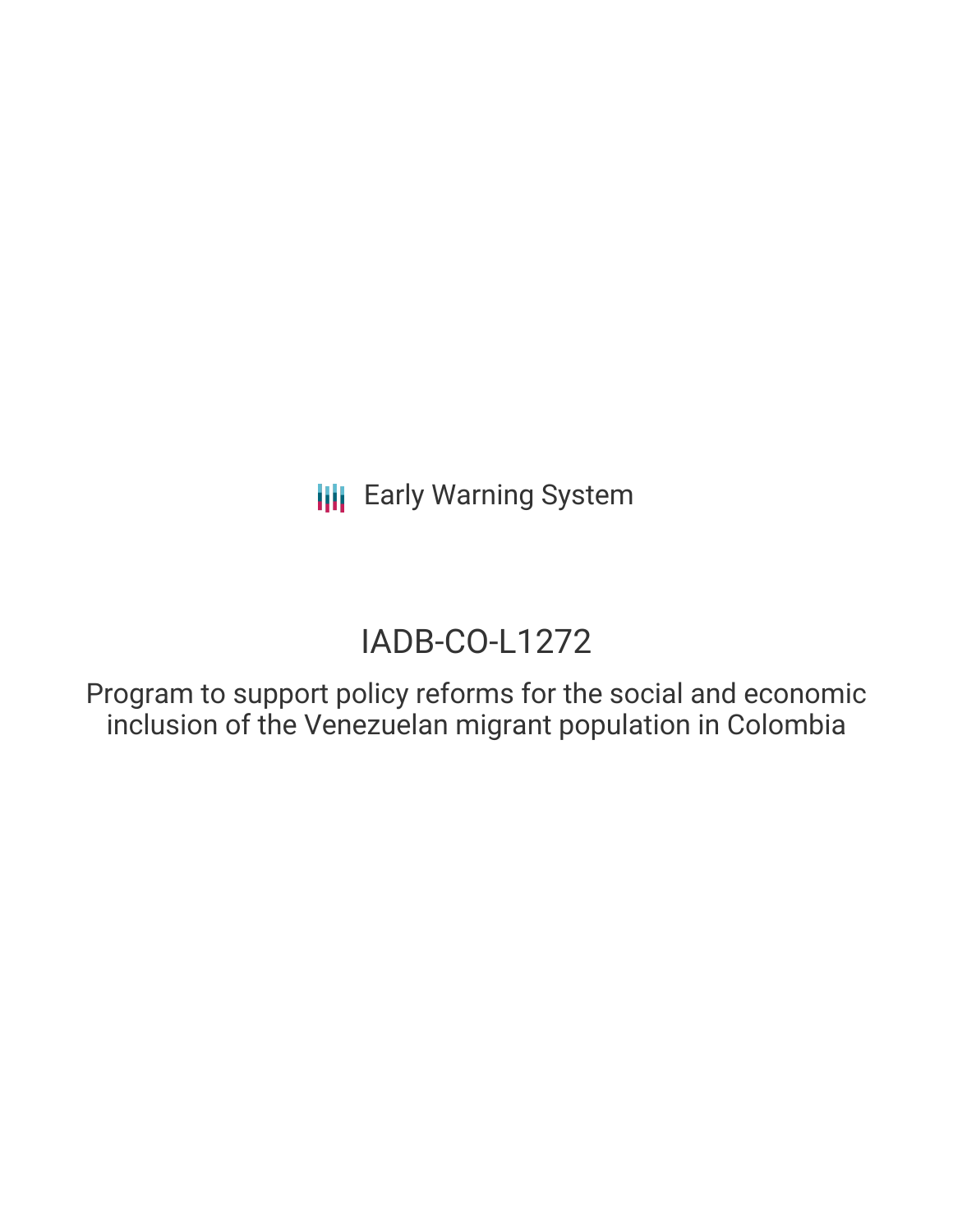

Program to support policy reforms for the social and economic inclusion of the Venezuelan migrant population in Colombia

### **Quick Facts**

| <b>Countries</b>               | Colombia                               |
|--------------------------------|----------------------------------------|
| <b>Specific Location</b>       | UNINFORMED                             |
| <b>Financial Institutions</b>  | Inter-American Development Bank (IADB) |
| <b>Status</b>                  | Closed                                 |
| <b>Bank Risk Rating</b>        | B                                      |
| <b>Borrower</b>                | Goverment of Colombia                  |
| <b>Sectors</b>                 | Humanitarian Response                  |
| <b>Investment Type(s)</b>      | Loan                                   |
| <b>Investment Amount (USD)</b> | \$300.00 million                       |
| <b>Project Cost (USD)</b>      | \$300,00 million                       |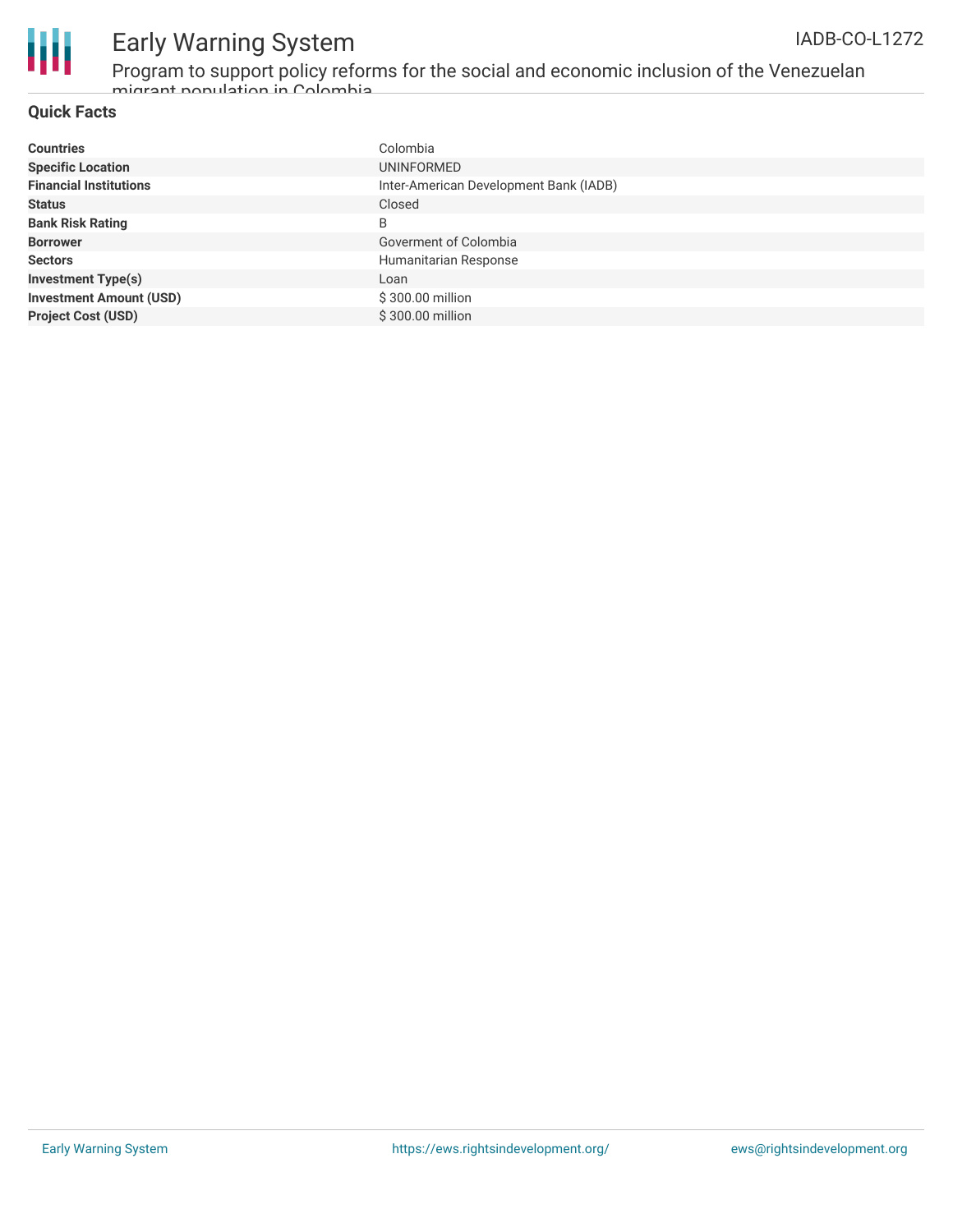

Program to support policy reforms for the social and economic inclusion of the Venezuelan migrant population in Colombia

### **Project Description**

To contribute to the effective socioeconomic integration of Venezuelan migrants, in order to support the economic recovery of the country, through the consolidation of a public policy that will promote their integration into the labor market, their contribution to the tax and social security system, their access to public and social services, and the institutional strengthening of the country in this area.

The bank has categorized this project as having an environmental and social risk rating of B13.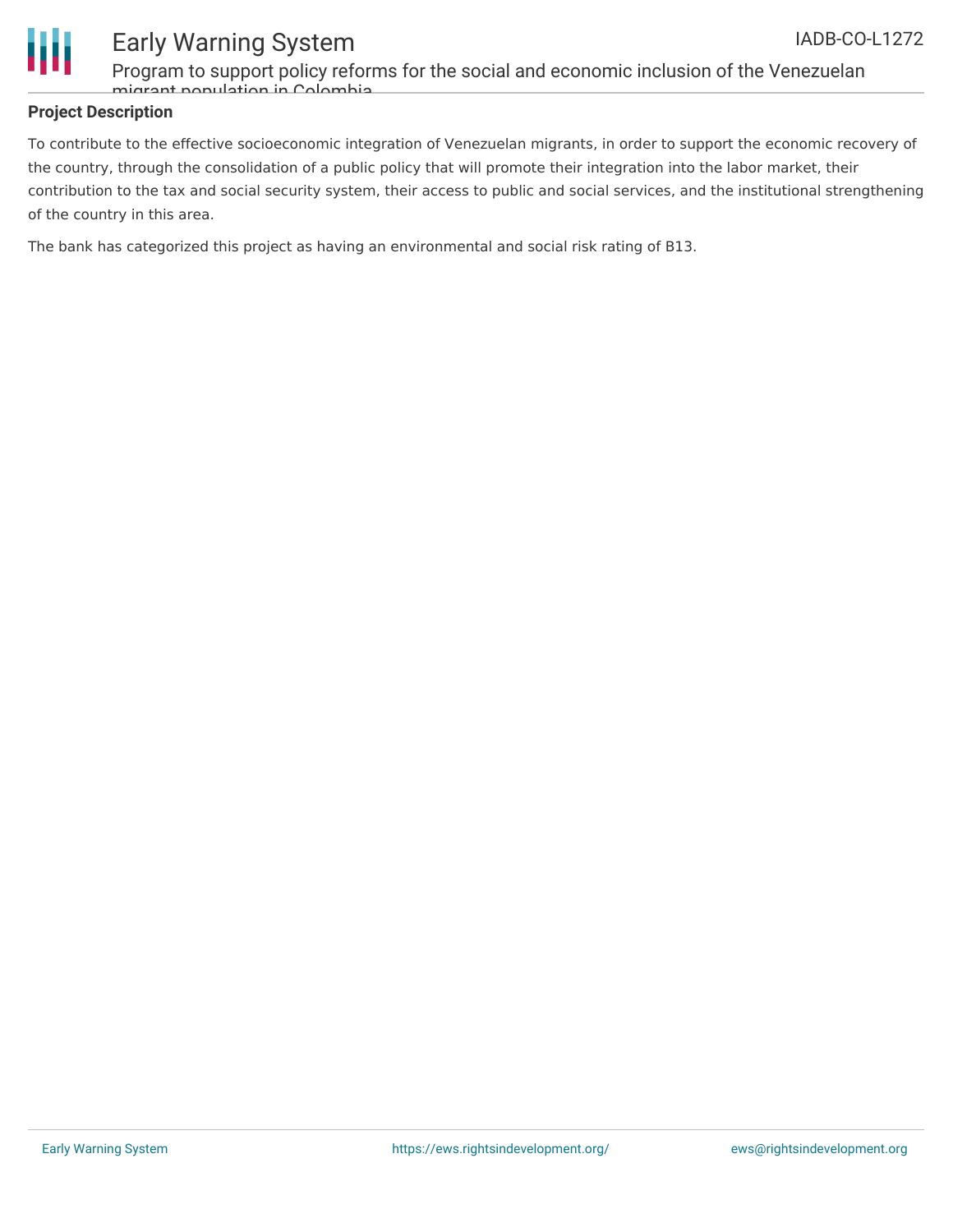

Program to support policy reforms for the social and economic inclusion of the Venezuelan migrant population in Colombia

### **Investment Description**

• Inter-American Development Bank (IADB)